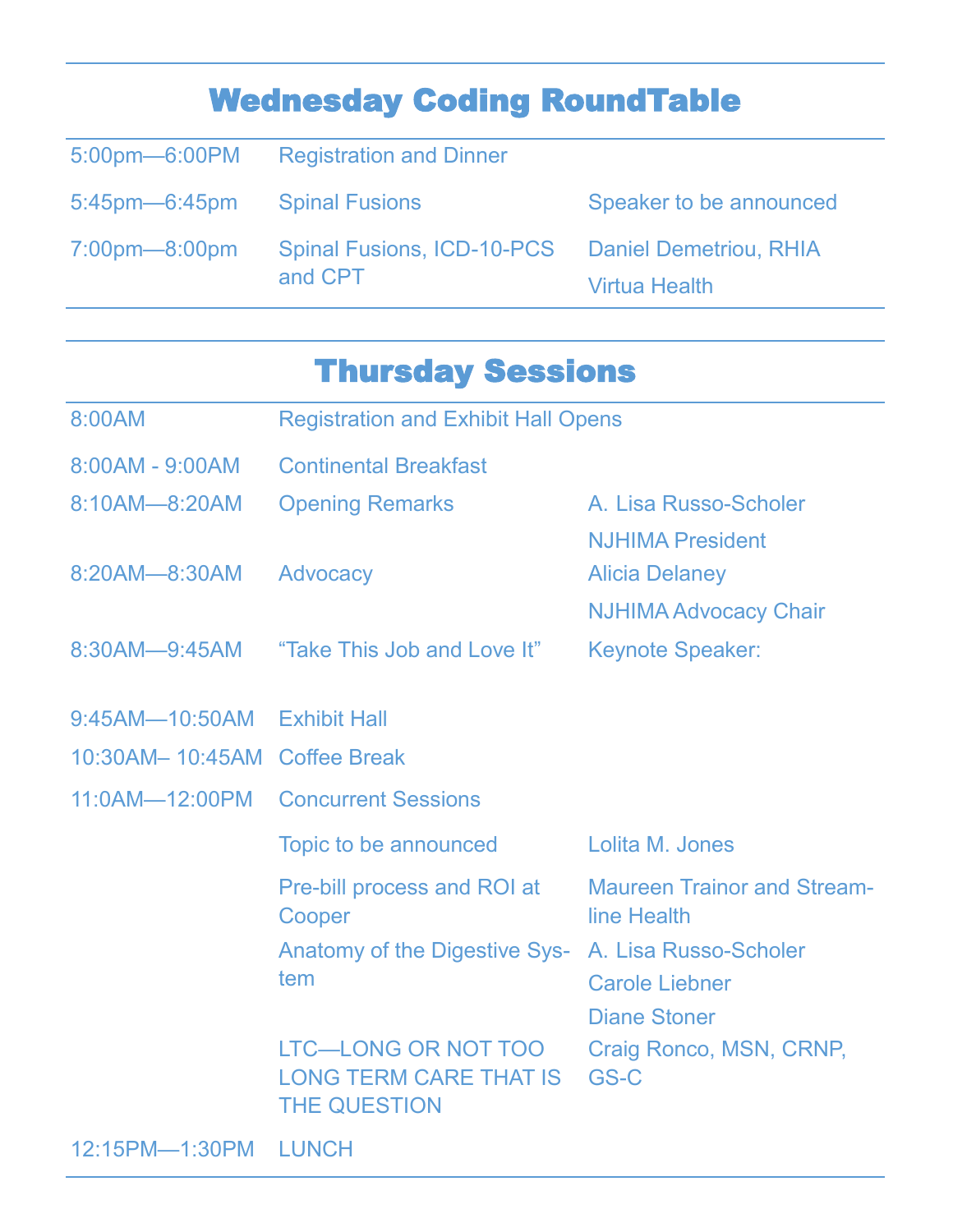| <b>Thursday Sessions-Cont</b> |                                                                                                                                                                                       |                                                                       |  |  |
|-------------------------------|---------------------------------------------------------------------------------------------------------------------------------------------------------------------------------------|-----------------------------------------------------------------------|--|--|
| 1:45PM-3:00PM                 | <b>Concurrent Sessions</b>                                                                                                                                                            |                                                                       |  |  |
|                               | <b>AHIMA Update</b>                                                                                                                                                                   | <b>Tim Keough</b><br><b>AHIMA President</b>                           |  |  |
|                               | Coding of the Digestive Sys-<br>tem                                                                                                                                                   | A. Lisa Russo-Scholer<br><b>Carole Liebner</b><br><b>Diane Stoner</b> |  |  |
|                               | <b>LTC-MEETING THE CHAL-</b><br><b>LENGES OF MANAGING A FREE</b><br><b>STANDING ACUTE CARE PSY-</b><br><b>CHIATRIC HOSPITAL DURING</b><br>THE COVID PANDEMIC /POST<br><b>PANDEMIC</b> | <b>Betsy Thornton, RN</b>                                             |  |  |
|                               |                                                                                                                                                                                       | <b>Helen Pedersen, RN</b>                                             |  |  |
| 3:00PM-3:55PM                 | <b>Exhibit Hall</b>                                                                                                                                                                   |                                                                       |  |  |
| 3:15PM-3:30PM                 | <b>Coffee Break</b>                                                                                                                                                                   |                                                                       |  |  |
| 4:00PM-5:00PM                 | <b>Concurrent Sessions</b>                                                                                                                                                            |                                                                       |  |  |
|                               | <b>Topic To Be Announced</b>                                                                                                                                                          | Dr. Dasantila Sherifi, PhD,<br>MBA, RHIA                              |  |  |
|                               | <b>Topic To Be Announced</b>                                                                                                                                                          | <b>Kelly McLendon</b>                                                 |  |  |
| 6:00PM-9:00PM                 | <b>Reception</b>                                                                                                                                                                      | <b>Boardwalk Saloon</b>                                               |  |  |